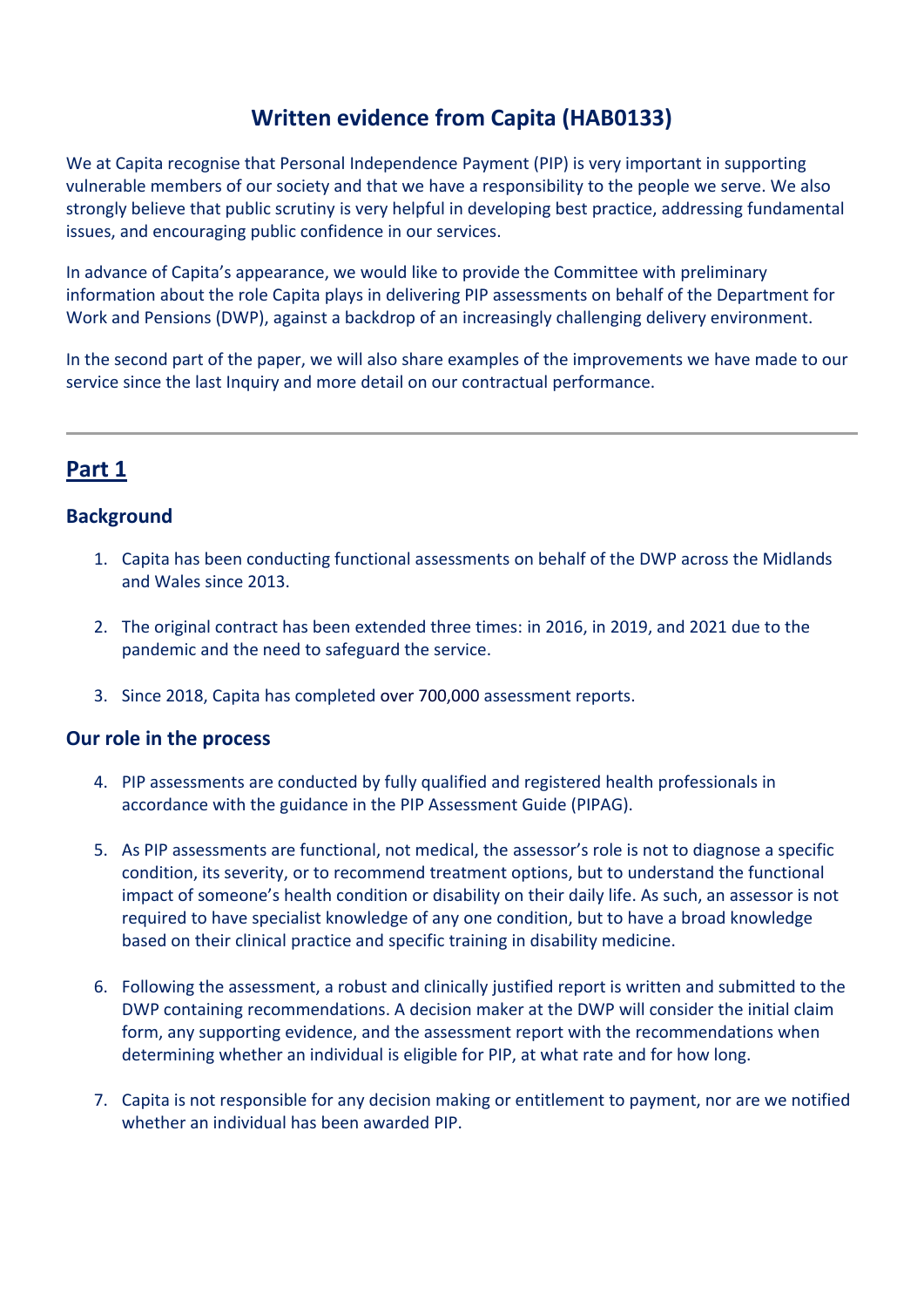8. The way in which Capita is expected to deliver many aspects of the service is prescribed by the DWP. This includes the competencies and standards that an individual must evidence to be considered for a PIP Health Professional (HP) position, the size and layout of the rooms used at assessment centres, the time for which a claimant can be asked to travel to these centres, the number of times an appointment can be cancelled and the consequences of failing to attend an appointment.

## **The challenging environment we're operating in**

- 9. In a spirit of being transparent with the Committee, and to support this Inquiry's objective to improve the quality of the PIP process, we would like to outline key factors that we believe are fundamentally challenging the effective delivery of PIP:
	- a. increasing demand for health and disability benefits
	- b. shortage of healthcare professionals
	- c. significant challenges in gathering further evidence (FE)
- 10. **Increasing demand for health and disability benefits:** as noted in the DWP Health and Disability Green Paper, Shaping Future Support, spending on health and disability benefits is set to rise. This may be the result of multiple factors, including increased numbers of people who report having a disability or health condition; the number of older working-age people increasing, and typically people's health declines with age; and an increase in the proportion of people reporting a mental health condition.

PIP registration activity has risen over recent months with the latest quarter's registrations up by **20%** for new claims

*DWP Official Statistics to January 2022*

11. **Shortage of healthcare professionals:** against this backdrop of increasing demand, the healthcare sector faces a collective staffing challenge. Vacancies are at an all-time high in the market, meaning fierce competition for talent. The NHS and all health providers are drawing on a finite pool of people.

As you would expect, assessors go through an intense and lengthy training programme upon joining. They can't simply join and be moved into 'live' work. Whilst we have taken important

To manage demand, we expect we will need to recruit over 1000 HPs this year and we have increased our training capacity in the first half of this year by over 50%.

steps to increase recruitment and retention, and we are seeing positive results from that, building up our workforce to cope with increased demand can never be a quick fix.

Given these two major trends, it's ever more important that we make the assessment process as efficient as possible. We work with DWP to continually identify and carefully consider solutions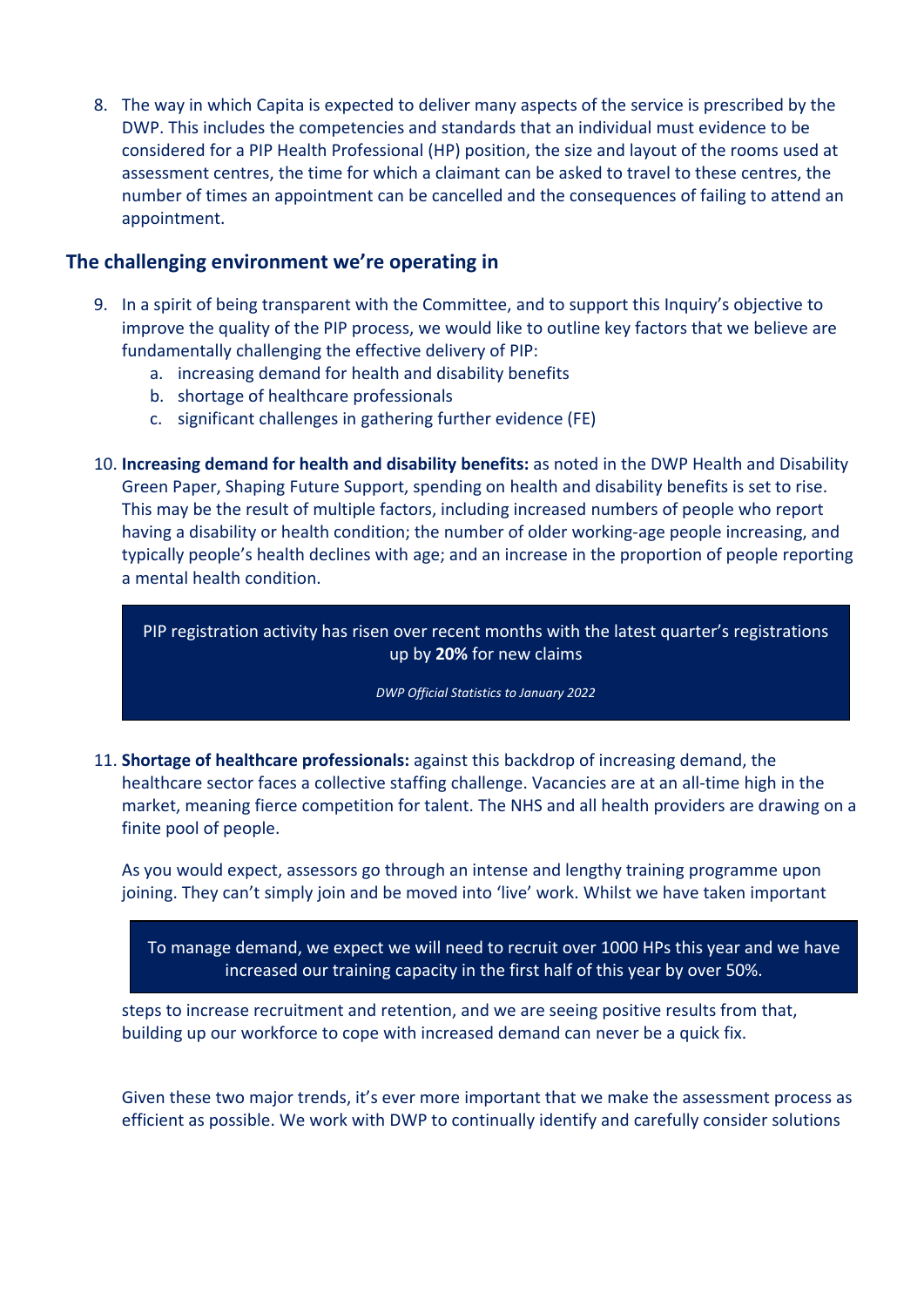that could achieve this - without any detriment to the quality of service and advice to the Department.

An example of where we have done this successfully is the restructuring of assessment reports, which is allowing assessors to have more open and natural conversations with claimants. Importantly, it also avoids the need to repeat questions during an assessment, which was adding unnecessary time and causing some unease to claimants.

As well as enhancing the overall experience, by removing this duplication, our assessors can focus in on the areas that matter.

12. **Significant challenges in gathering further evidence:** gathering additional information from health professionals, or others who provide care to an individual, can help an assessor better understand how someone's health condition or disability impacts them. However, the return rate for Further Evidence (FE) is low and often does not add to an assessor's understanding of how the claimant's condition impacts their functional ability. It also uses up valuable assessor time, chasing down information – estimated at 90 minutes per case – often to no avail.

As a result, more people are being called for a face-to-face, telephone or video assessment unnecessarily and the process is lengthened.

To try and improve this, as part of our continuous improvement plan, we have acted:

- Rolled out the use of nhs.net email accounts across our HPs in England. This allows HPs to request and receive information from healthcare professionals by secure email, rather than having to make calls, which are often unsuccessful.
- Included information about what constitutes good evidence in the booklet sent to claimants with their appointment letter and developed a guidance document on further evidence, which is on our website and shared with claimant representative groups.

However, we would warmly welcome a more focused review into how we can make the overall process around FE more efficient. Granting digital access to claimant medical records could be one example.

# **Part 2**

## **Quality Improvements**

Capita and DWP have relentlessly focused on improving the quality of assessment reports. Improvements in auditing, training, management and feedback for assessors has been at the heart of this change, with random observations of full assessments regularly taking place from both Capita and DWP senior clinicians.

A range of examples since the last Inquiry are outlined below.

### *Clinical quality and training*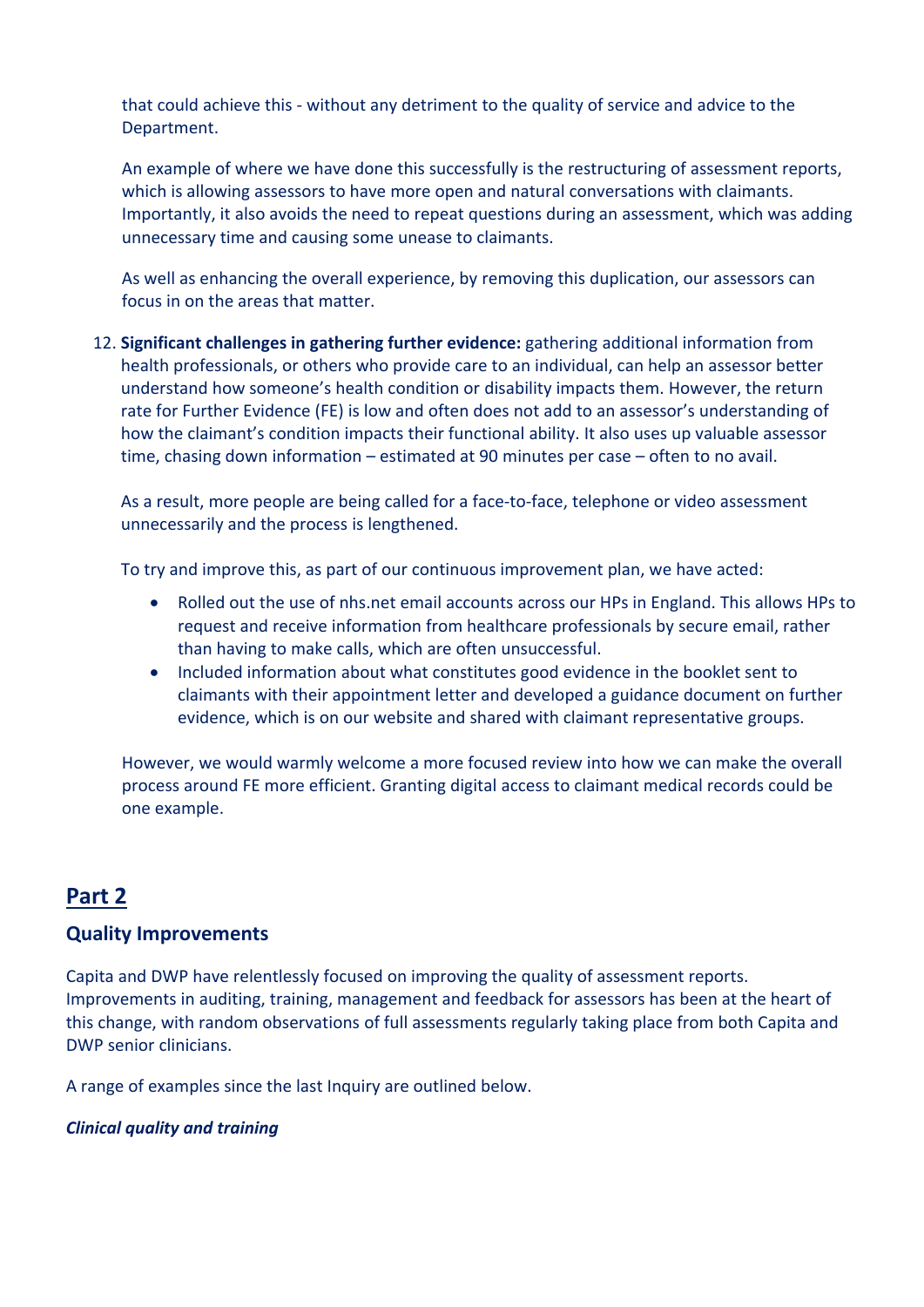- 13. In response to feedback from our assessors, we have extended the duration of initial training to 17 weeks. This includes 5 weeks of classroom training, followed by 12 weeks of intensive support as they begin to carry out assessments. During this time, they receive coaching, individual feedback, assessment observations and 'buddying' from experienced assessors. Their performance is closely monitored by our clinical quality assurance team, and all their assessment reports are audited. Once they have met the required standard, approval from DWP will be sought.
- 14. We continually review, refresh and reinforce training resources delivered through:
	- Quarterly improvement workshops
	- Bi-monthly clinical director vlogs
	- Clinical Governance newsletters
	- Quarterly professional development days
	- Quarterly clinical calibration for those providing advice and guidance to assessors
	- Continuous Professional Development e-learning modules
	- Condition Insight Reports
- 15. We also complete contractual learning and development reports annually, which form part of our continuous improvement process. We use data to identify training needs and to evaluate the effectiveness of the training delivered.

#### *Audio recording*

- 16. Having the option to record assessments can help to build trust in the service and promote transparency. Claimants are informed that they can choose to have their assessment recorded in the information we send to them before their appointment. Uptake is particularly low. In 2021, audio recording was requested in just 0.25% of assessments.
- 17. We are introducing a more robust audio recording solution for both face-to-face and telephone assessments. This will allow claimants to request audio recording on the day of their assessment and removes the need for individuals to provide their own recording equipment.
- 18. We understand DWP has received legal advice that an 'opt out' of audio recording is not an option. It appears to be the preferred approach for Scotland's Adult Disability Payment, and we will be interested to see the impact that has on claimant experience and trust in the service.

#### *Supporting vulnerable claimants*

19. The Covid pandemic has given rise to much higher levels of internal safeguarding referrals. Indeed, referrals to our safeguarding team have doubled since July 2020. In response, we have expanded that team, which is made up of health care professionals trained in Level 3 Safeguarding. Their role is to review internal safeguarding referrals and take the appropriate action. This may include contacting a GP, social worker or specialist, welfare checks, MASH (Multi-Agency Safeguarding Hub) referrals, or contacting emergency services if they consider there to be imminent risk.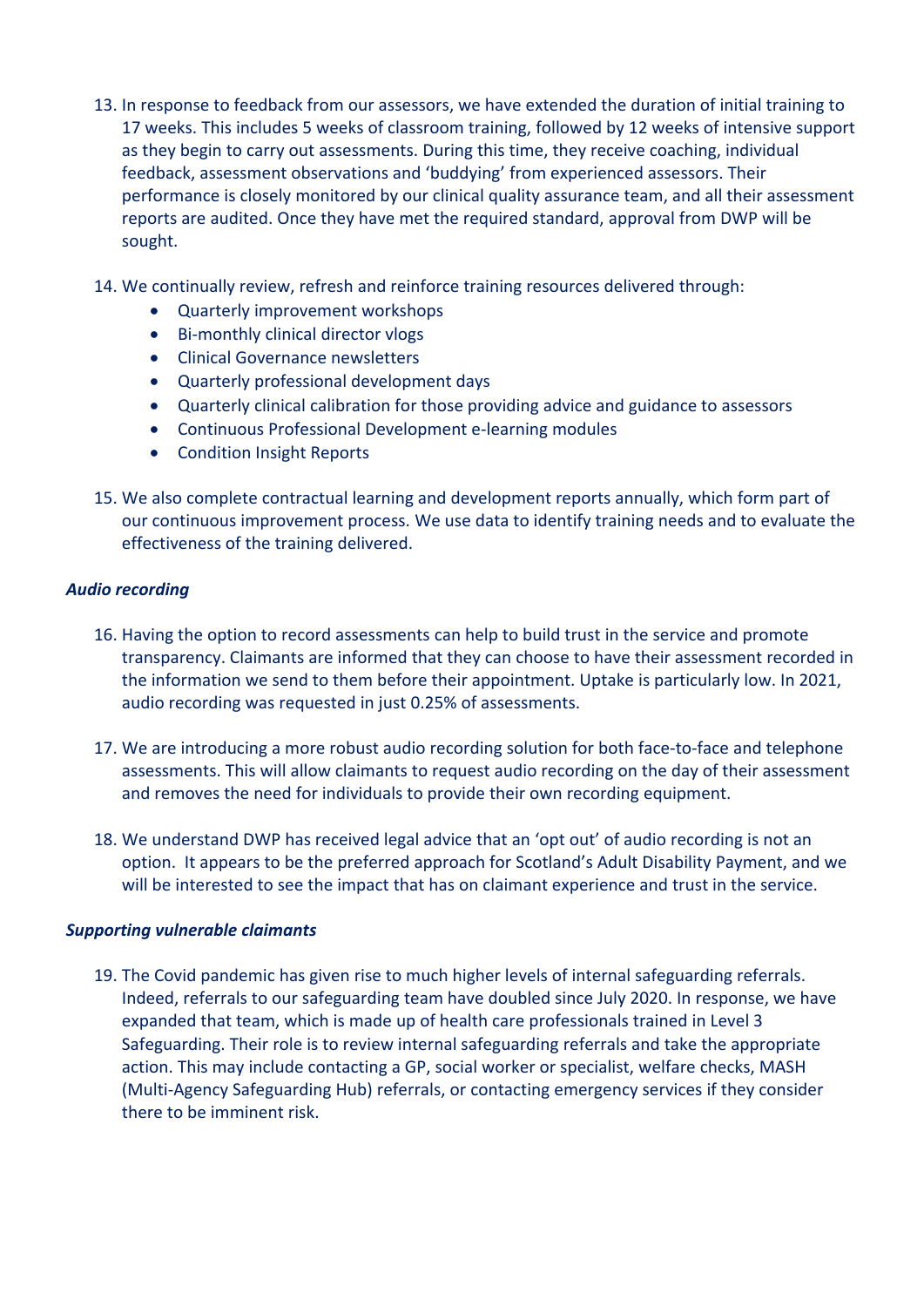- 20. We have introduced system changes that will alert our front-line employees to individuals who are believed to be vulnerable. This enables us to tailor our approach, including the language we use and the questions we ask. For example, our assessors can see if an individual has an 'Additional Support Needs (ASN)' marker, and we can also apply a 'Potentially Vulnerable Claimant (PVC)' marker to a case when the claimant (or their representative) has contacted us and indicated that they are vulnerable.
- 21. In collaboration with 'The Samaritans', we have developed additional training for our Enquiry Centre Agents (ECAs) to enhance their skills and confidence when having conversations with vulnerable people.
- 22. We work closely with the Department regarding any serious incidents and together we identify any themes and consider lessons learnt.

#### *Routing of assessment*

- 23. Capita established an Initial Review (IR) Specialist Team in 2019 to audit the clinical decisionmaking of HPs who determine assessment routes (telephone/face-to-face/video/paper-based). The team is made up of established PIP HPs with extensive experience in making IR decisions.
- 24. In 2021, in consultation with DWP, we introduced a revised and simplified 'Change of Assessment Review' process for anyone who wishes to change their assessment route. Their case will automatically be reviewed again **without** the need for further evidence.

#### *Accessible communications*

- 25. In 2021, we introduced a shorter appointment letter, accompanied by an easy-to-read booklet outlining what to expect at a PIP assessment, how best to prepare and how to contact Capita for assistance. An Easy Read version has also been created and was reviewed by Mencap.
- 26. As well as being a way to get in touch with us, we also use our video-relay service to assist our deaf claimants through the assessment process.
- 27. We have recently refreshed our website and incorporated accessibility software that allows users to customise elements of the site, such as colours and fonts and font sizes. For instance, a visitor can view the whole site in open dyslexic font, which has been specifically designed against common symptoms of dyslexia. There is also more use of video content, which includes British Sign Language interpreting, all designed to guide people through the process.

### **Contractual performance**

28. Capita's delivery of the PIP contract is closely monitored by DWP. We work together to ensure the successful delivery of a service that meets the needs of our claimants.

Capita has consistently exceeded its Claimant Satisfaction targets, which is set at 90% for PIP by DWP. This target is measured by a survey, commissioned from a third-party research company by the assessment providers on behalf of the department.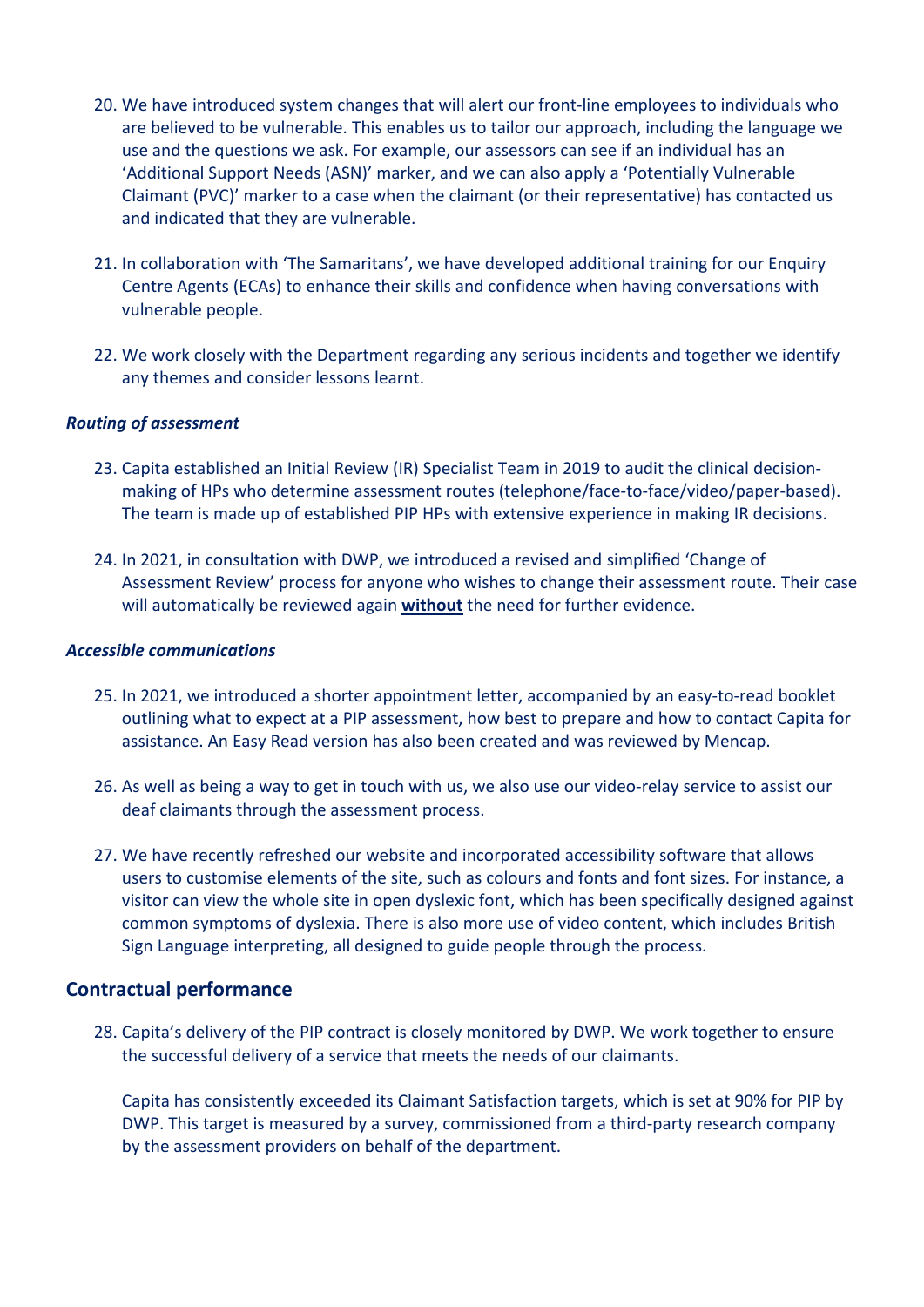- 29. Capita is subject to stringent **quality** targets that are measured by a monthly DWP audit. DWP randomly selects assessment reports for independent audit to measure the quality of our reports. The department sets Capita a target for no more than 3% of the reports they submit to the department being deemed unacceptable. A report may be 'unacceptable' for a number of reasons, for example the advice may be correct but there may be insufficient justification from the HP for a particular descriptor. Capita is currently achieving its quality targets as set by DWP.
- 30. Complaint volumes have consistently represented less than 1% of the total number of assessments carried out, which is within the contractual requirement set by DWP. We closely monitor **complaints** and report trends and themes to the DWP every month. The DWP also conducts regular audits of the complaints we handle.

## **Appeals**

- 31. Capita is not involved in the decision-making or appeals stages of the overall PIP process.
- 32. As already stated by DWP, of the 4.4 million initial decisions made following an assessment up to March 2021, 9% per cent have been appealed and 5% overturned at a tribunal hearing.
- 33. If additional evidence is received during the Mandatory Reconsideration (MR) process, the DWP may send the case back to us to ask for advice. A HP will review the case, considering the new evidence, and provide a clinical judgement on whether the evidence would change any of the original descriptor choices. The case is then passed back to the DWP to determine the outcome of the MR.
- 34. Following the MR process, if the claimant is still unhappy, they can appeal the decision. Appeals are heard by HM Courts & Tribunals Service, and we are not informed of appeal outcomes.

## **Stakeholder Engagement**

- 35. We run a very active stakeholder engagement programme, which is often delivered in partnership with DWP's Disability Services Advocacy Team. Engaging with stakeholders allows us to raise awareness and improve understanding of the PIP process, highlight areas of continuous improvement and, importantly, respond to questions or concerns about our service.
- 36. In the last 6 months alone, we have engaged with groups such as Long Covid, Rethink Mental Health, Citizens Advice, The Disability Benefits Consortium, Mencap, Scope, Endometriosis UK and the Wales National Autism Team. Alongside this, we also hold forums twice per year to engage with MP Caseworkers across the Midlands and Wales.

To conclude, Capita remains committed to delivering this service professionally and in line with the legislation. Where things can be improved, we will work closely with the Department and other stakeholders to do so, and in a manner that assists those applying for PIP.